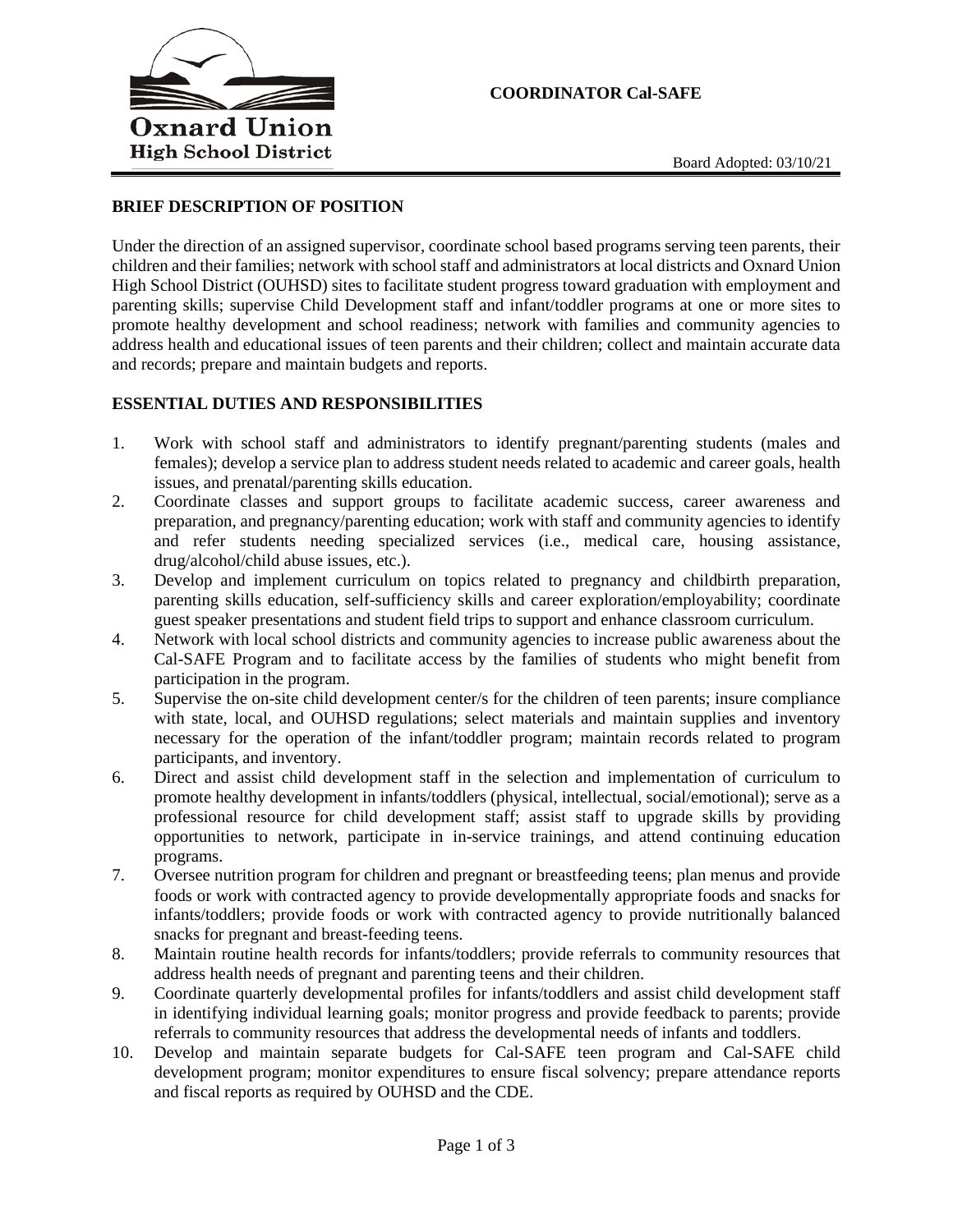- 11. Chair annual Teen Parent County Service Coordination Committee for OUHSD; prepare annual, required Cal-SAFE County Service Coordination Plan (CSCP) and submit plan to Sacramento.
- 12. Work with representatives from OUHSD and local school districts to coordinate and provide contracted teen parent services which include parenting education for pregnant and parenting teens enrolled in their local district's educational programs and on-site child care/child development for the children of the teen parents.
- 13. Identify and access alternative funding sources which support the goals of OUHSD and the Cal-SAFE Program such as grants and stipends, as a means to expand and enhance opportunities for teen parents, their children, and program staff.
- 14. Represent OUHSD on local and statewide committees and task forces that deal with issues related to teen pregnancy prevention, teen parents and infant/toddler care; as directed, provide feedback and inservice training for OUHSD staff on these topics.
- 15. Perform related duties as assigned.

## **KNOWLEDGE AND ABILITIES**

Knowledge of:

- Laws and regulations regarding pregnant and parenting students in California public school setting.
- Stages of human development, including prenatal and child development.
- Curriculum design for teens and infants/toddlers.
- State regulations and best practices for the daily operation of a child development center.
- Record keeping techniques.
- Budget development and management skills.
- Research methods; report and grant writing.
- Oral and written communication skills for a variety of audiences.
- Interpersonal skills reflecting patience, tact, and courtesy.

Ability to:

- Guide and direct teens in individual and group settings.
- Coordinate and implement curriculum for pregnant/parenting teens.
- Monitor and evaluate student progress.
- Provide information and direction in a positive and supportive manner;
- Coordinate infant/toddler curriculum.
- Integrate current research findings into program practices and curriculum.
- Guide and direct staff and volunteers.
- Establish and maintain cooperative and effective working relationships.
- Maintain records and prepare reports.
- Develop and monitor budgets, prepare reports.
- Work independently with little direction.
- Meet schedules and timelines.
- Coordinate and chair interagency meetings.
- Assist in child care tasks as needed: bend and lift infants/toddlers, pick up toys perform routine cleaning and sanitizing tasks, prioritize the needs of crying and upset infants/toddlers and respond appropriately, assist with toileting/diapering/feeding and other general child care duties.

## **REQUIREMENTS**

| <b>WORK YEAR:</b> | 11 Months                                                                                                                                                                |
|-------------------|--------------------------------------------------------------------------------------------------------------------------------------------------------------------------|
| <b>EDUCATION:</b> | Any combination equivalent to:                                                                                                                                           |
|                   | 1. Bachelor's degree and teacher certification, with 15 units child<br>development/early childhood education, and 12 months experience in<br>teen parent program setting |
|                   | OR                                                                                                                                                                       |
|                   | .                                                                                                                                                                        |

2. Bachelor's degree and Child Development Program Director Permit,